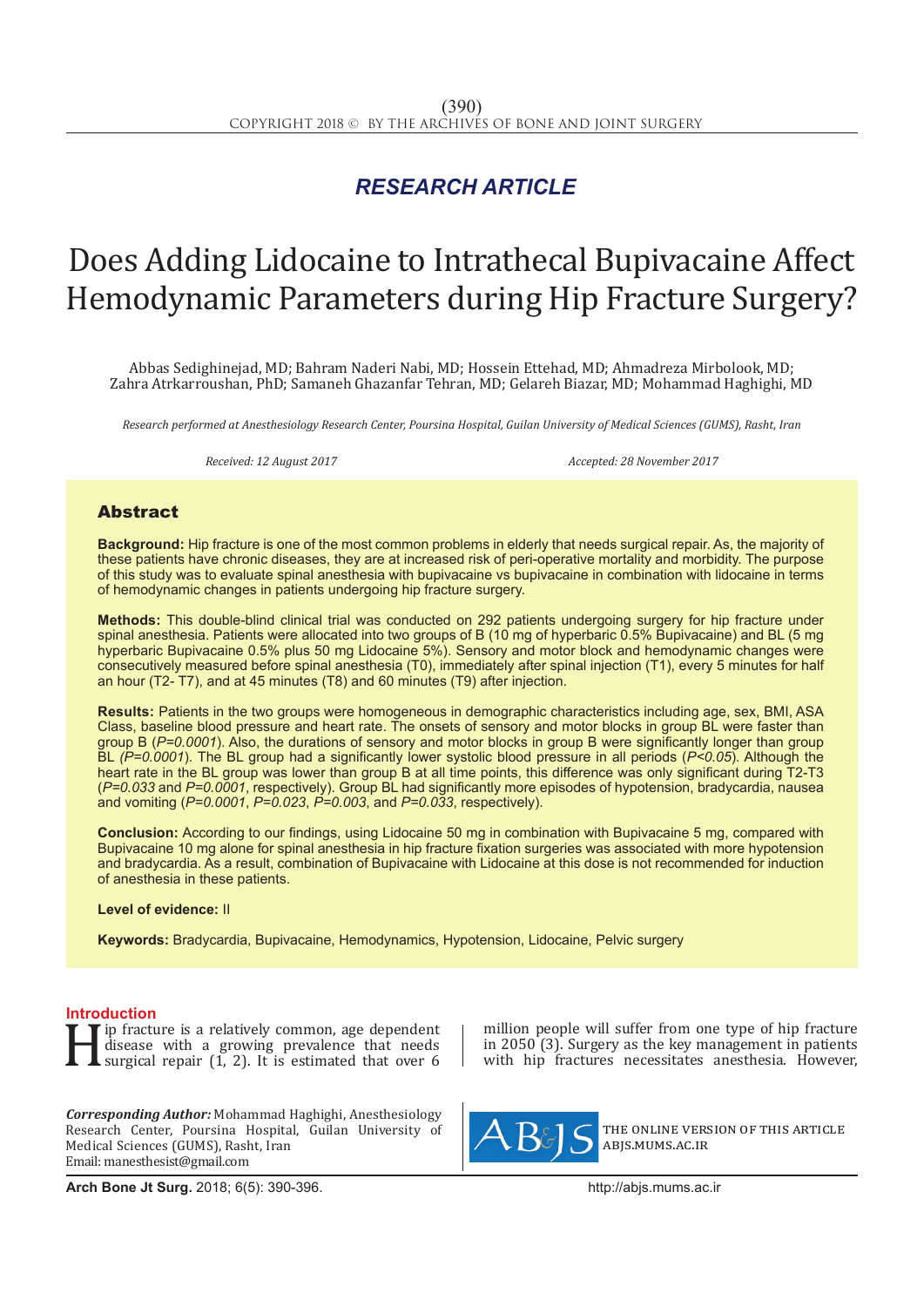considering the high prevalence of cardiovascular and lung diseases in elderly, patients are commonly at increased risk of perioperative mortality and morbidity and complications (4-6). Postoperative outcomes can be affected by several factors such as comorbidities, surgery and anesthesia type. Both methods of anesthesia including general and regional are used for hip fractures. Comparing the general and regional methods have shown that general anesthesia may control the duration, depth of anesthesia, and hemodynamic status better than the regional rout; however, abnormal reactions to anesthetic drugs, increased pulmonary complications, severe hypotension, nausea and vomiting can be mentioned as the complications of general anesthesia (7-9).

Although hypotension, headache, and neurological disorders are intraoperative complications of spinal anesthesia, it can improve the outcomes by preventing the intubation and pneumonia, reducing bleeding, deep vein thrombosis, pulmonary embolism, and improving postoperative analgesia (10-12). Therefore, spinal anesthesia is an effective method for perioperative analgesia which provides fewer drugs consumption and morbidity reduction in many cases and is a safe alternative for general anesthesia in many surgeries (1, 2). Spinal anesthesia is the accepted method for surgical repair of hip fracture, but it is associated with the risk of hemodynamic involvement (4, 13). Hypotension and bradycardia are the common complications of spinal anesthesia due to sympathetic block that is harmful especially in patients with coronary artery disease.

Bupivacaine is a long-acting local anesthetic that can induce anesthesia for 2.5 to 3 hours by using a single dose (13, 14). To minimize the hemodynamic effects caused by this drug, different methods have been used including administering pre-loading with saline; unilateral spinal; on time administration of the vasopressors; low-dose local anesthetic; and addition of opioid or magnesium sulfate into the local anesthetic (1, 13, 15-19).

Lidocaine is a moderate acting local anesthetic with a rapid onset of effect which can be used in ambulatory surgery (14). Recent studies have shown that adding intrathecal Lidocaine to Bupivacaine could decrease the duration of Bupivacaine effect by increasing its' clearance and leaded to faster recovery (20-22). In addition, this combination leaded to faster spinal recovery compared to the single dose of Bupivacaine. Addition of Lidocaine caused vasodilation in the spinal cord that increased the clearance of intrathecal Bupivacaine.

Although it is estimated that the techniques of combining drugs increased the potential of using spinal anesthesia in patients, studies have shown controversial results (23). Previous investigations have mentioned that by reducing the dose of Bupivacaine and adding compounds such as opioids, not only sufficient sub-arachnoid anesthesia was acquired, but also the harmful effects of Bupivacaine on hemodynamic status was declined. It reduced the incidence of hypotension compared with the full dose of Bupivacaine during spinal anesthesia (1, 24).

In this study, the effects of reduced dose of Bupivacaine and addition of a combination of Lidocaine and ADDING LIDOCAINE TO INTRATHECAL BUPIVACAINE FOR HIP FRACTURE SURGERY

Epinephrine on hemodynamic complications such as hypotension and bradycardia were investigated.

#### **Materials and Methods**

This double-blind clinical trial was conducted at the Anesthesia Research Center, Poursina Hospital, Guilan University of Medical Sciences on 292 patients undergoing surgery for hip fracture under spinal anesthesia. The approval was obtained from the ethics committee of Guilan University of Medical Sciences (1920452612, 2014/12/10) and the study was registered on IRCT (IRCT2014102713456N2).

The inclusion criteria were: patients aged 60-70 years with ASA class I - II, without any history of addiction<br>or contraindication for spinal anesthesia (high or contraindication for spinal anesthesia (high intracranial pressure, coagulopathy, skin infection at the injection site, allergy to local anesthetic). Inadequate sensory and motor blocks, the need for general anesthesia during surgery, intraoperative bleeding and hemodynamic instability were defined as the exclusion criteria.

The sample size was determined based on a previous study by EI-Adawy according the following formula:  $(\alpha=0.05, \beta=0.20, \alpha=1-\alpha/2=1.96, \alpha=1-\beta=1.28, \beta=2.5, \beta=3.2,$  $\mu$ 1- $\mu$ 2 = 1.14)

$$
n = \frac{\left( (z_1 - \frac{\alpha}{2}) + (z_1 - \beta) \right)^2 (S_1^2 + S_2^2)}{(\mu_1 - \mu_2)^2}
$$

With the probable drop rate of 10%, the sample size of 146 patients for each group was indicated  $(20)$ .

A total of 292 eligible patients were allocated in two Group of B (10 mg of hyperbaric Bupivacaine 0.5% + Epinephrine) and BL (5 mg hyperbaric bupivacaine  $0.5\%$  plus 50 mg Lidocaine  $5\%$  + Epinephrine) using randomized fixed quadripartite blocks. Participants had an equal probability of being assigned to each of the two groups.

Type of surgery, anesthetic technique, and the techniques to evaluate patients during and after surgery were explained and informed consents were obtained on the day before surgery.

To blind the study in Group B, 2 ml hyperbaric Bupivacaine 0.5% equivalent to 10 mg of Bupivacaine+Epinephrine 1/200000 was administered. Also, in group BL, 1 ml hyperbaric Bupivacaine 0.5% with 1 ml Lidocaine 5% equivalent to 50 mg Lidocaine+ Epinephrine 1/200000 was used. The volume for injection in both groups was 2 ml.

The medications were used by an anesthesiologist who performed neuroaxial blocking and appropriate action if the complications occurred.

Neither the patients nor the evaluator were aware of the type of injected anesthetic. In the operating room, all patients were monitored by 3-Lead electrocardiogram, pulse oximetry and noninvasive blood pressure measurement (SAADAT Digital Monitoring). After inserting an 18 gauge intravenous cannula, 5-7 ml / kg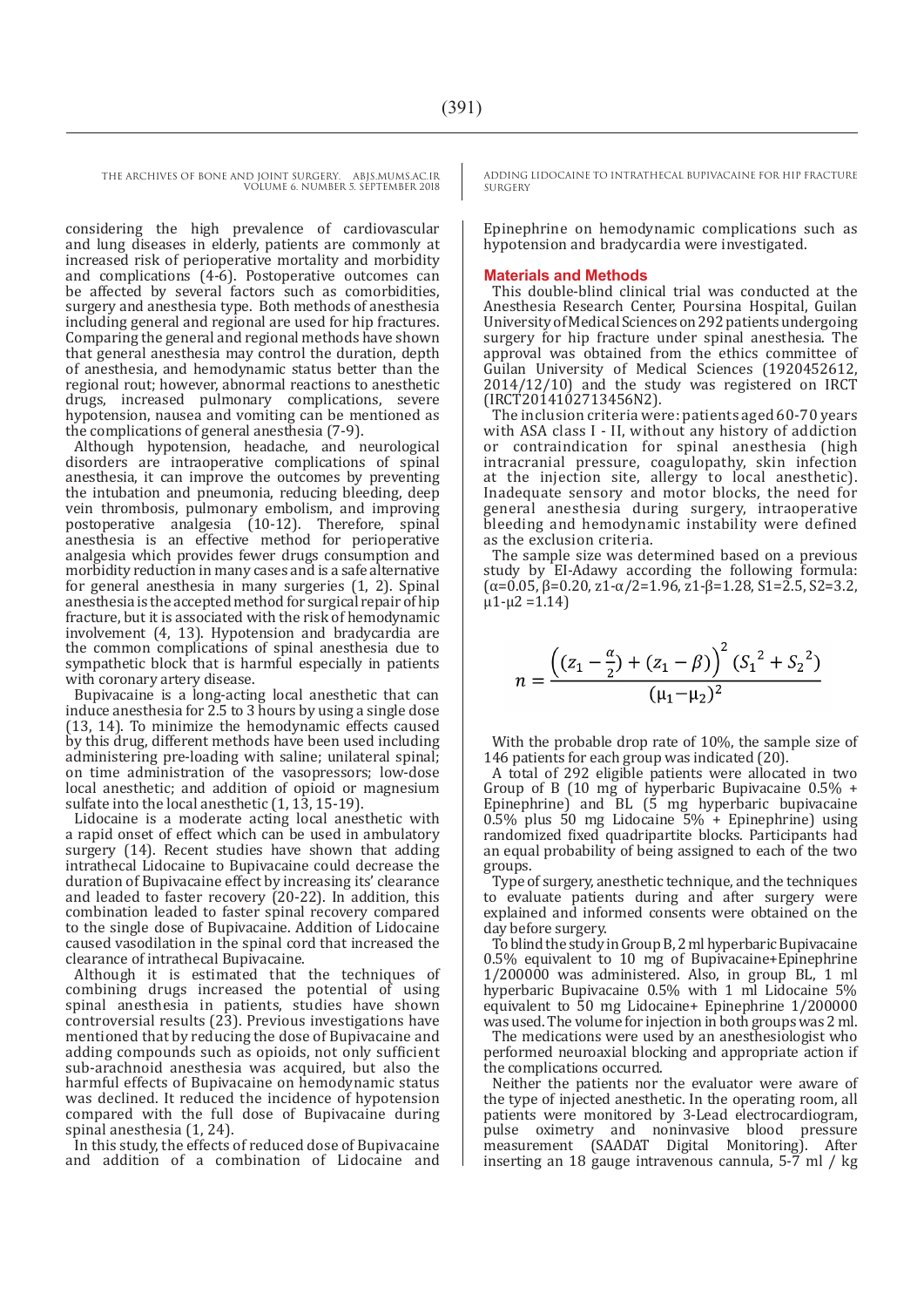> normal saline solution was injected during 15-30 mins, then spinal anesthesia was performed in sitting position by a skilled anesthesiologist using a 25-guage Quinke needle (B.Brown Company) through L3-L4 or L4-L5 intervertebral space at the speed of 0.2 cc/ seconds.

> After spinal anesthesia, the patient was immediately placed in a supine position and supplemental oxygen was administered via a face mask at a rate of 5-8 L/min. The sensory block, and maximum sensory block level were assessed with the patient's ability to distinct the sharpness created by the tip of the needle (pin prick method) (25). The motor block level was assessed by examining the skeletal muscle strength criteria by modified Bromage scale (0=no paralysis, 1= only able to move the knee and feet, 2=only able to move feet, 3=inability to move the leg or knee).

> Evaluations of patients were performed with one-minute interval to achieve maximum blocks and every 15 minutes until the return of sensory and motor blocks. The onset times of sensory and motor blocks were defined as the time from administering intrathecal anesthesia to peak sensory and motor blocks, respectively.

> The duration between the end of intrathecal injection to decreased pinprink sense below S1 and the duration between the ends of intrathecal injection to free feet movement were indicated as the durations of sensory and motor blocks, respectively.

> Blood pressure and heart rate were consecutively measured as a base before spinal anesthesia (T0), immediately after spinal injection (T1), every 5 minutes to half an hour (T2- T7) and every 15 minutes until the end of surgery.

> In this study, systolic blood pressure less than 90 mmHg was defined as hypotension. With systolic blood pressure less than 90 mm Hg, 10 mg intravenous ephedrine (up to

ADDING LIDOCAINE TO INTRATHECAL BUPIVACAINE FOR HIP FRACTURE SURGERY

maximum dose of 30 mg) and in case of bradycardia with heart rate less than 60 beats/minutes, 0.5 mg intravenous atropine was administered. In case of nausea and vomiting, 0.1 mg / kg intravenous metoclopramide was injected.

#### *Statistical analysis*

Data analysis was done using SPSS software version 17. Data were reported by descriptive statistics (number, percent, mean, and standard deviation) and analyzed with chi-square test and T-test. For intragroup comparison of variables after surgery, ANCOVA was used. A *P<0.05* was considered as statistically significance and 95% confidence interval was noted.

#### **Results**

A total of 292 patients were enrolled in the study. Eleven patients in group BL and 13 patients in group B were excluded and 135 and 133 patients, respectively, were assessed. The results showed that 7 and 9 patients in group BL and B were excluded due to inappropriate block. Prolonged surgery and need for general anesthesia resulted in exclusion of 3 and 2 patients in group BL and B, respectively. Also, excessive bleeding and hemodynamic instability resulted in exclusion of  $\overline{1}$  and  $\overline{2}$  patients in group BL and B, respectively.

Patients were homogeneous in demographic characteristics including age, sex, BMI, baseline blood pressure and heart rate in the two groups (*P=0.272*, *P=0.53*, *P=0.4*, *P=0.08* and *P=0.439*, respectively) [Table 1]. The onset time of sensory and motor block in group BL was significantly faster than Group B ( $P=0.0001$  and  $P=0.0001$ , respectively). Also, the duration of sensory and motor block in group B was significantly longer than group BL (*P=0.0001*) [Table 2].

| Table 1. Demographic characteristics and clinical parameters of patients in group BL and B before anesthesia |                                     |                   |                  |         |
|--------------------------------------------------------------------------------------------------------------|-------------------------------------|-------------------|------------------|---------|
| Variable                                                                                                     |                                     | <b>Group B</b>    | <b>Group BL</b>  | P value |
| Sex                                                                                                          | Male                                | 116 (87.2)        | 121 (89.6)       | 0.53    |
|                                                                                                              | Female                              | 17 (12.8)         | 14 (10.4)        |         |
| Age (years)                                                                                                  |                                     | $66.6 \pm 8.91$   | $65.43\pm8.38$   | 0.272   |
| <b>BMI</b>                                                                                                   |                                     | $27.75 \pm 2.5$   | $27.51 \pm 2.26$ | 0.4     |
|                                                                                                              | Systolic blood pressure (mmHg)      | 137.88±9.8        | 135.88±9.11      | 0.08    |
|                                                                                                              | Diastolic blood pressure (mmHg)     | $86.12 \pm 8.26$  | $85.18 \pm 8.18$ | 0.35    |
|                                                                                                              | Mean arterial blood pressure (mmHg) | $103.37 \pm 8.59$ | 102.08±8.44      | 0.21    |

| Table 2. Block Characteristics        |                  |                  |         |  |
|---------------------------------------|------------------|------------------|---------|--|
| Variable                              | <b>Group B</b>   | <b>Group BL</b>  | P value |  |
| Duration of sensory block onset (min) | $10.96 \pm 0.85$ | $9.77 \pm 1.19$  | 0.0001  |  |
| Duration of motor block onset (min)   | $12.98 \pm 0.82$ | $11.17 \pm 1.14$ | 0.0001  |  |
| Duration of sensory block (min)       | $151.77 + 4.16$  | $143.5 \pm 3.61$ | 0.0001  |  |
| Duration of motor block (min)         | $171.7 + 4.34$   | $157.8 + 4.78$   | 0.0001  |  |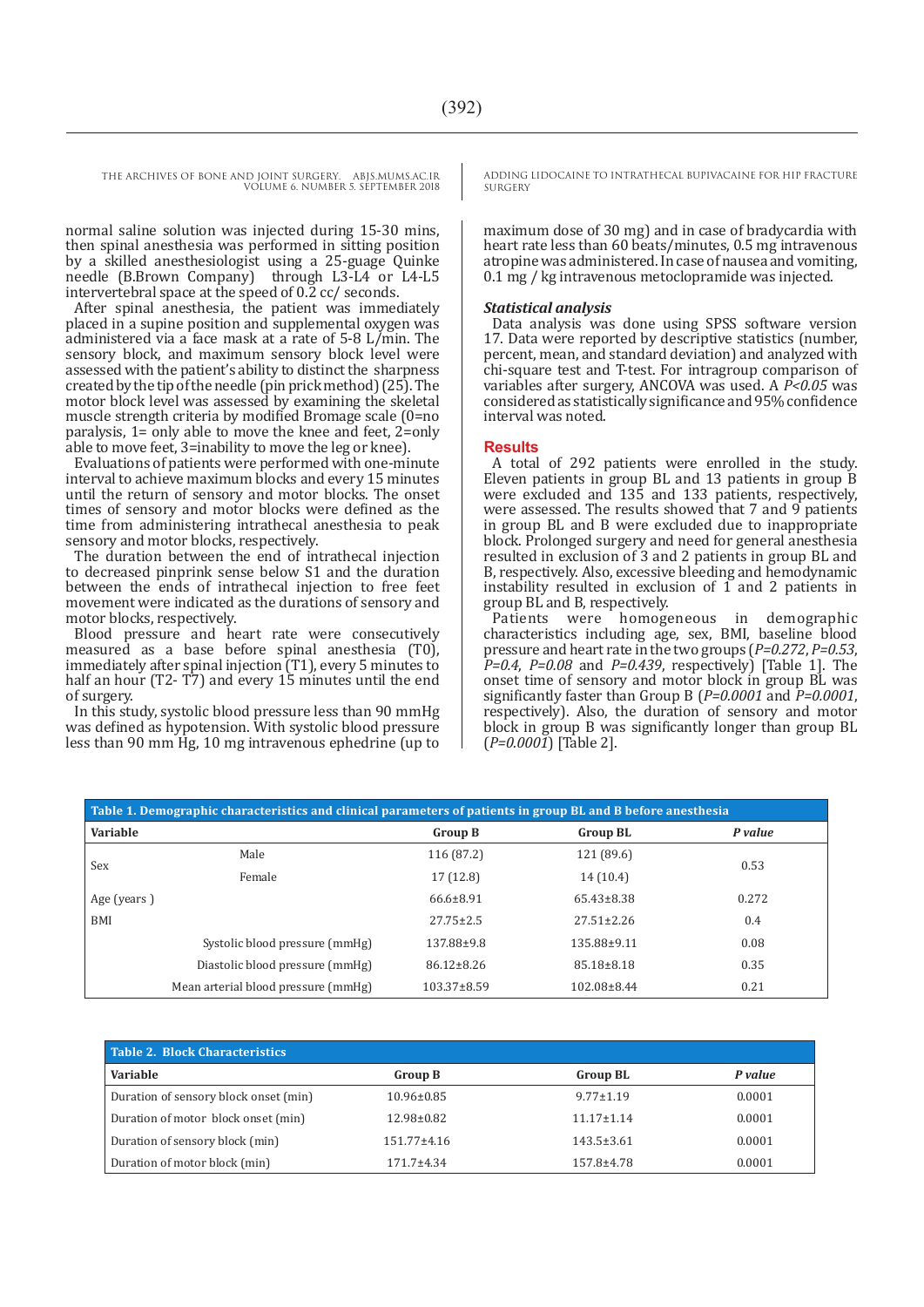| <b>Table 3. Systolic Blood Pressure during surgery</b> |                    |                    |         |  |
|--------------------------------------------------------|--------------------|--------------------|---------|--|
| <b>Time</b>                                            | <b>Group B</b>     | <b>Group BL</b>    | P value |  |
| T <sub>0</sub>                                         | 137.88±9.11        | 135.88±9.11        | 0.085   |  |
| <b>T1</b>                                              | 118.56±9.79        | $112.81 \pm 11.37$ | 0.0001  |  |
| T <sub>2</sub>                                         | $108.33 \pm 10.08$ | $100.55 \pm 10.10$ | 0.0001  |  |
| T <sub>3</sub>                                         | $107.18 \pm 11.33$ | $99.59 \pm 9.64$   | 0.0001  |  |
| T <sub>4</sub>                                         | 98.75±9.62         | 95.88±12.81        | 0.039   |  |
| <b>T5</b>                                              | $101.84 \pm 7.0$   | $95.51 \pm 7.1$    | 0.0001  |  |
| T6                                                     | $103.57 \pm 7.4$   | 98.88±7.27         | 0.0001  |  |
| T7                                                     | $108.64 \pm 7.64$  | $105.03 \pm 7.41$  | 0.0001  |  |
| T8                                                     | 109.84±7.67        | $105.11 \pm 8.09$  | 0.0001  |  |
| Т9                                                     | 114.84±7.67        | $106.66 \pm 9.75$  | 0.0001  |  |

THE ARCHIVES OF BONE AND JOINT SURGERY. ABJS.MUMS.AC.IR

VOLUME 6. NUMBER 5. SEPTEMBER 2018

| Table 5. Assessing complications and the consumed ephedrine<br>in groups |                |                   |         |
|--------------------------------------------------------------------------|----------------|-------------------|---------|
| Complications                                                            | <b>Group B</b> | <b>Group BL</b>   | P value |
| Hypotension                                                              | 32 (24.1%)     | 74 (54.8%)        | 0.0001  |
| Bradycardia                                                              | $7(5.3\%)$     | 18 (13.3%)        | 0.023   |
| Nausea & Vomiting                                                        | 8(6%)          | 24 (17.8%)        | 0.003   |
| The used ephedrine (mg)                                                  | $5.03 + 9.42$  | $11.85 \pm 11.91$ | 0.0001  |

Comparing the mean systolic and diastolic blood pressure as well as the mean arterial blood pressure by using t-test in all periods except T0, showed that BL group had lower blood pressure than those in group B  $(P< 0.05)$  [Table 3]. Although the heart rate in the group BL was lower than Group B at all time points, this difference was only significant during T2-T3 (*P=0.033* and *P=0.0001*, respectively) [Table 4].

The BL Group had more episodes of hypotension, bradycardia, nausea and vomiting (*P=0.0001*, *P=0.023*, *P=0.003*, and *P=0.033*, respectively). Also, the use of ephedrine in the group BL was significantly higher than group B (*P=0.0001*) [Table 5].

#### **Discussion**

Hip fractures are one of the most common problems in elderly especially in females. The incidence increases with age. As, the majority of these patients have chronic diseases, they are at increased risk of peri-operative mortality and morbidity. Its' annual mortality rate is 20- 25 % and is 4 times more in comparison with the general population (8).

Surgical reduction and fixation is the selected treatment in these patients. To now, the selected anesthesia technique in these patients has been remained unknown. Spinal anesthesia is an effective method in diverse surgical procedures. This technique can effectively reduce intraoperative bleeding. effectively reduce intraoperative bleeding, ADDING LIDOCAINE TO INTRATHECAL BUPIVACAINE FOR HIP FRACTURE **SURGERY** 

| Table 4. Heart Rate during surgery |                  |                  |         |
|------------------------------------|------------------|------------------|---------|
| Time                               | <b>Group B</b>   | <b>Group BL</b>  | P value |
| T <sub>0</sub>                     | 76.15±6.89       | $75.51 \pm 6.6$  | 0.439   |
| T1                                 | $75.11 \pm 5.31$ | 73.94±6.17       | 0.097   |
| T <sub>2</sub>                     | $73.2 + 4.23$    | 71.88±5.72       | 0.033   |
| T3                                 | 73.03±4.61       | 70.85±5.12       | 0.0001  |
| T <sub>4</sub>                     | $72.5 \pm 3.28$  | 71.45±5.46       | 0.059   |
| <b>T5</b>                          | $72.6 \pm 2.08$  | 72.07±3.93       | 0.17    |
| T6                                 | $73.17 \pm 1.95$ | $72.77 + 2.71$   | 0.166   |
| T7                                 | $73.52 \pm 2.23$ | $73.2 \pm 2.67$  | 0.29    |
| T8                                 | 74.23±2.37       | $73.71 \pm 2.92$ | 0.11    |
| Т9                                 | 73.96±2.27       | $73.62 \pm 2.17$ | 0.212   |

thromboembolic events, and postoperative nausea and vomiting. However, Hemodynamic complications due to spinal block, such as severe and prolonged hypotension in short to medium length procedures, are the main concerns that have been extensively studied (4, 12).

Our study showed that for spinal anesthesia, adding 50 mg Lidocaine to 5 mg Bupivacaine was associated with lower blood pressure and heart rate comparing to 10 mg of Bupivacaine. Group BL had more frequent hypotension and bradycardia compared to group B and significant higher ephedrine consumption in this group was noted.

In a previous study no significant difference in peri and post-operative hemodynamic status was reported between the Lidocaine-Bupivacaine and Bupivacaine groups (20). In contrast with our results, Yazicioglu et al. have mentioned that adding Lidocaine to Levobupivacaine did not cause significant hemodynamic changes (21). They administered 6 mg and 12 mg Lidocaine in combination with Bupivacaine. The difference in doses of administered medications could explain the different results. Therefore, hemodynamic stability in previous studies might be occurred as a result of compensatory homeostatic vasoconstrictive mechanisms of low dose Lidocaine.

Punj et al compared different doses of Bupivacaine and Lidocaine in patients undergoing hip surgery and mentioned consistent results. Patients receiving Lidocaine 5% had more episodes of hypotension and bradycardia, and needed more ephedrine and atropine compared to Bupivacaine  $0.5\%$  (26). Lee et al compared patients receiving 12 mg of Lidocaine with Bupivacaine to the group receiving 6 mg of Lidocaine or saline in combination with Bupivacaine. They showed that the first group had lower mean arterial pressures and heart rates (22). Their similar results noted higher incidence of hypotension and bradycardia by administering higher doses of Lidocaine.

Olofsson et al compared the effect of administering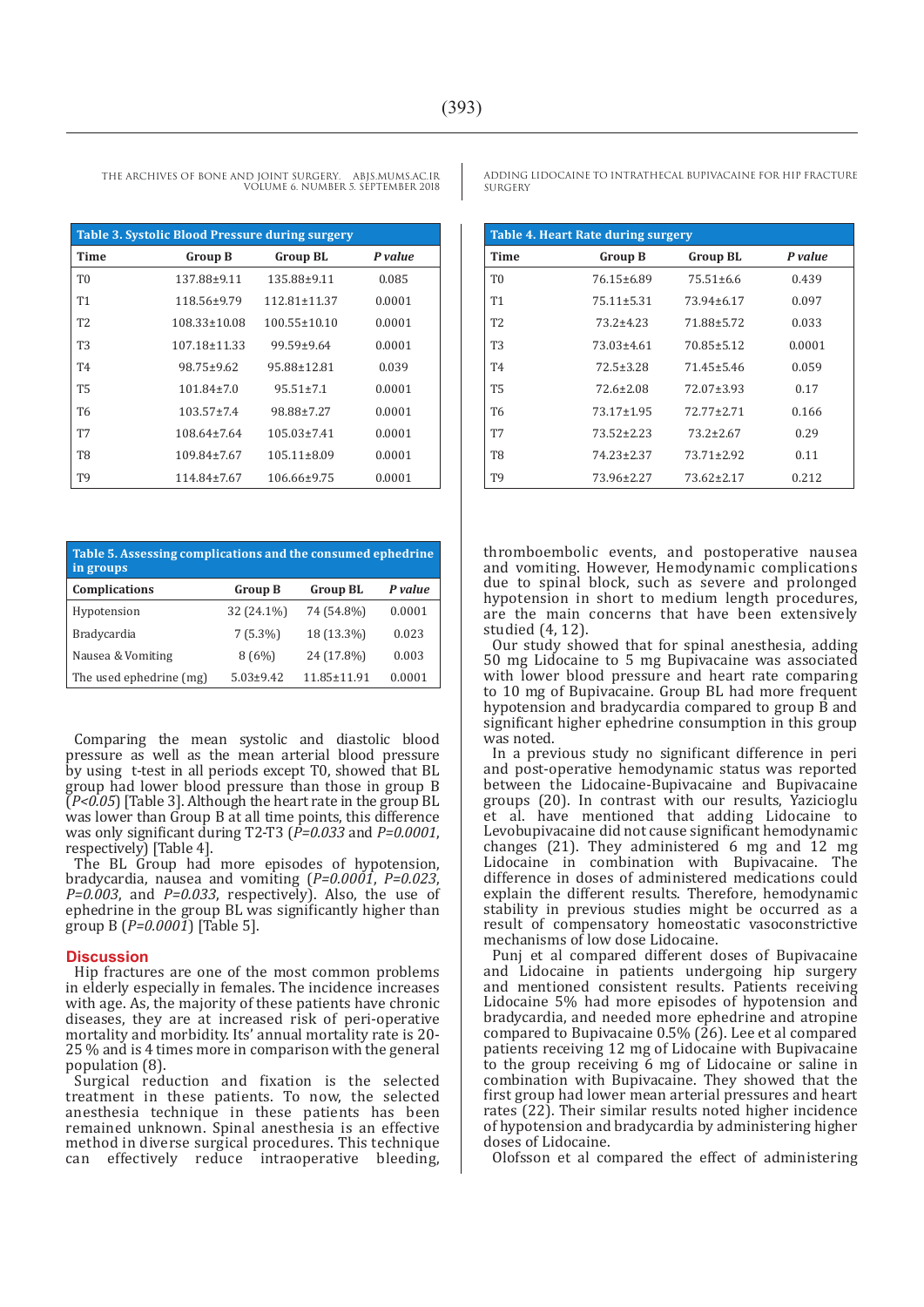low dose of Bupivacaine-sufentanil with Bupivacaine in spinal anesthesia on hemodynamic parameters in patients undergoing hip fracture. They showed that the use of intrathecal opioid in combination with Bupivacaine caused better hemodynamic stability and lower hypotension creases (1).

Regarding the sensory and motor blocks, adding 50 mg Lidocaine to 5 mg Bupivacaine caused higher sensory peak and more rapid onset of sensory and motor blocks. Most of the patients in the group BL and group B had the sensory level at T7 and T8, respectively. In the study of EI-Adawy et al. adding 12 mg Lidocaine to Bupivacaine caused a higher sensory level (T6) and faster block onset compared to administering Bupivacaine alone or 6 mg Lidocaine plus Bupivacaine (20). The study by Jacobsen et al also mentioned consistent results. They noted that adding 6 mg of Lidocaine to 10 mg Bupivacaine caused higher block peak compared to the control group, but this difference was not statistically significant (23). However, Chohedri et al indicated that adding 0.6 ml Lidocaine 1% to 7.5 mg Bupivacaine didn't cause significant difference between the two groups (27). Their results were inconsistent with our study and the study by Jacobsen et al. The difference might have been caused by administering lower doses of Lidocaine in our study and Bupivacaine by Jacobsen et al (23).

Since the baricity of the injected solution is one of the most important factors that could affect the level of sensory block in spinal analgesia, adding Lidocaine to Bupivacaine 0.5% caused indistinguishable baricity of injected solution into the spinal space and this could explain the higher sensory level in BL group patients (26).

Regarding the duration of the sensory and motor blocks, our study showed that the use of Lidocaine in combination with Bupivacaine shortened the duration of the block, resulting in a faster recovery. The cause of faster recovery following the addition of Lidocaine is unknown, but Lidocaine can cause vasodilation of spinal blood vessels and increase the Bupivacaine clearance from the spinal space.

Similar to our study, in the study by EI-Adawy et al, adding 6 mg Lidocaine to Bupivacaine shortened the duration of the sensory and motor blocks; but, adding 12 mg Lidocaine prolonged the sensory and motor blocks and delayed the recovery (20). The shorter length of the block in our study might have been due to the lower dose of used Bupivacaine despite using the higher dose of Lidocaine. In our study, 5 mg Bupivacaine was used compared to 7.5-10 mg in previous studies. Also, Jacobsen et al. and Chohedri et al. have mentioned that adding 6 mg of Lidocaine to Bupivacaine did not lead to significant shortening of the blocking time (23, 27). This can be caused by their high doses of Bupivacaine. However, Yazicioglu et al, added Lidocaine and mentioned shortened block and faster recovery which was similar with this study  $(21)$ .

In terms of complications, patients in BL group had higher hypotension, bradycardia, nausea and vomiting compared to group B. Neuroaxial anesthesia causes the blockage of the peripheral (T1-L2) and cardiac ADDING LIDOCAINE TO INTRATHECAL BUPIVACAINE FOR HIP FRACTURE SURGERY

(T1-T4) sympathetic fibers. Sympathectomy causes venous vasodilation (decreased venous return) and arterial vasodilation (decreased systemic vascular resistance) and reduced stroke volume. During the spinal anesthesia, hypotension occurs consequent to the decreased systemic vascular resistance or cardiac output. The amount of local anesthetic cephalad expansion in subarachnoid space determines the degree of sympathetic blockage and consequently, the amount of hypotension (4, 12). When clinicians use the combination of lidocaine and bupivacaine, the change in the baricity of the injected solution can increase the level of sensory and sympathetic blockages and consequently hypotension (26). This can be indicated as the cause of decreased blood pressure in BL group compared with B group. In the study by Yazicioglu et al, adding Lidocaine to Levobupivacaine did not cause more nausea and vomiting than Levobupivacaine alone (21). They assessed the effect of lower dose of Lidocaine (6 mg).

Several mechanisms cause nausea and vomiting by neuroaxial anesthesia that included direct exposure to chemoreceptive trigger zone in the brain with emetogenic drugs, hypotension due to generalized vasodilation and gastrointestinal hyperpristaltism secondary to unopposed parasympathetic activity (14). So, one cause of more nausea and vomiting in group BL than group B might be the greater incidence of hypotension in this group.

TNS was reported for the first time in 1993 after intrathecal injection of Lidocaine 5%. This phenomenon relates with sensory dysfunction as well as pain in the back and lower extremities that starts within 1 to 24 hours after operation. It lasts from a few hours to a few days (24, 28). A study by Umbrain et al showed that injecting intrathecal Lidocaine was associated with changes in PGE2 in cerebrospinal fluid. They showed that PGE2 increased with increasing TNS and the spinal prostaglandin change was dose dependent (29). Zaric et al noted that these changes were not neurological dose-dependent (30). So, whether or not the incidence of TNS was a dose-dependent issue has yet remained unclear. In this study, TNS and PDPH were not checked after the operation and it might be a limitation of our study. It is recommended to evaluate the incidence of this complication and its relationship with the consumed Lidocaine dose in future studies. Furthermore, only one dose of Lidocaine (50 mg) was used in our study in combination with Bupivacaine. It is recommended that future studies use other doses of local anesthetics for hip fracture surgery to determine the most appropriate dose with the minimal complications. Although in most of the previous studies, the majority of patients with hip fractures were elderly women, since this study was conducted in patients with trauma, male sex was more frequent. Therefore, future studies on elderly patients with osteoporotic hip fracture can be recommended.

According to the researches, few studies have assessed the effect of Lidocaine-Bupivacaine on hemodynamic responses in patients undergoing hip fracture and the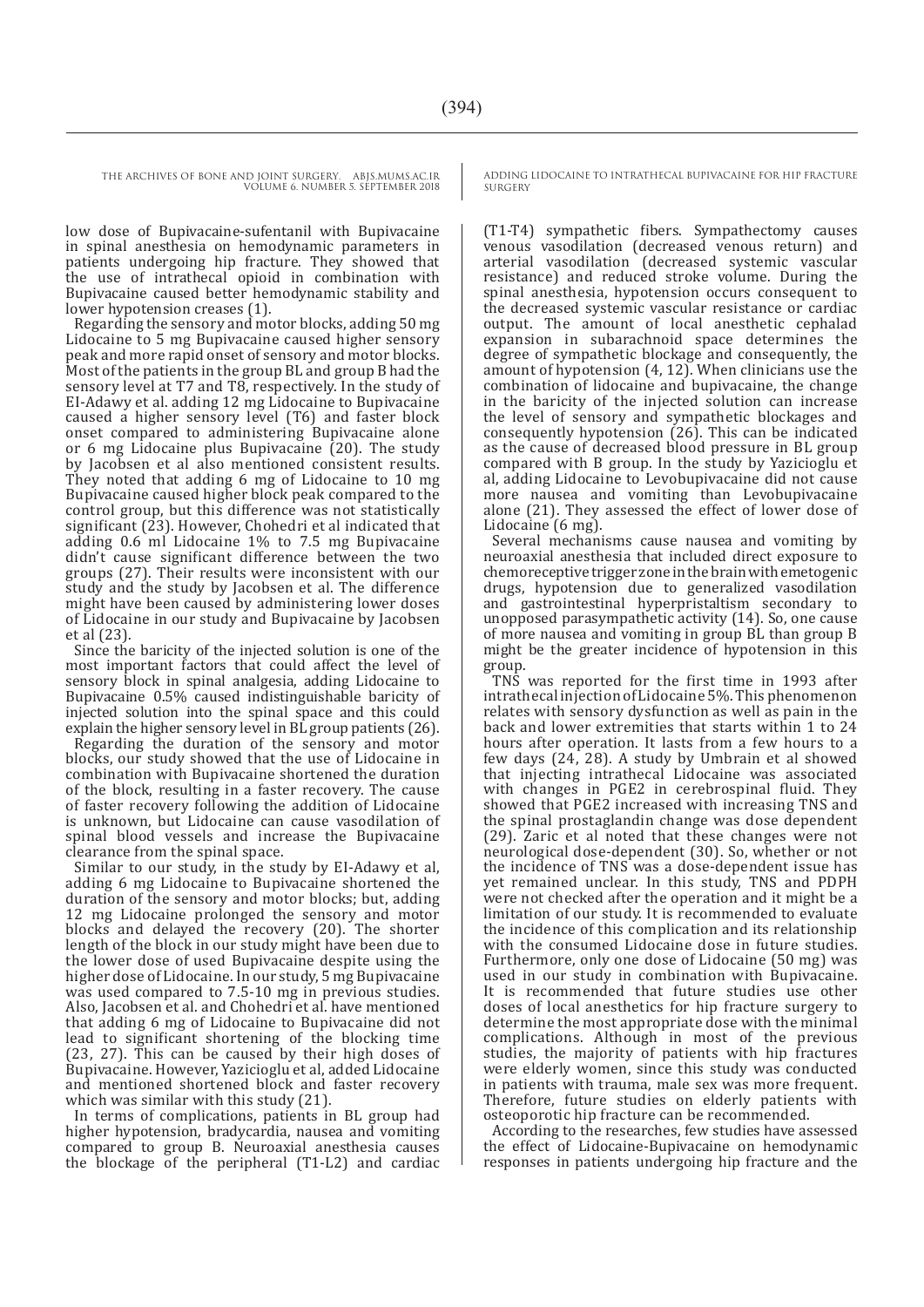majority of studies have examined the effects of drug combinations on the properties of the blocks. Also, the sample size of our study was higher than previous studies and it can be declared as the strength of this study.

According to our findings using 50 mg of Lidocaine in combination with 5 mg of Bupivacaine, compared with 10 mg Bupivacaine alone for spinal anesthesia for hip fracture was much more associated with hypotension and bradycardia. As these patients were usually old and may have had multiple cardiovascular and pulmonary disorders, more unstable hemodynamic status was noted by Lidocaine plus Bupivacaine compared to Bupivacaine alone. As a result, using Bupivacaine with Lidocaine at this dose in these patients is not recommended for induction of anesthesia.

This study was financially supported by the anesthesiology research center at Guilan University of Medical Sciences (GUMS), Rasht, Iran.

#### **Acknowledgments**

The authors sincerely wish to thank all their colleagues at Poursina medical center and the anesthesiology research center affiliated with Guilan University of ADDING LIDOCAINE TO INTRATHECAL BUPIVACAINE FOR HIP FRACTURE SURGERY

Medical Sciences in Rasht, Iran for their support.

Abbas Sedighinejad MD Bahram Naderi Nabi MD Mohammad Haghighi MD Anesthesiology Research Center, Poursina Hospital, Guilan University of Medical Sciences (GUMS), Rasht, Iran

Hossein Ettehad MD Ahmadreza Mirbolook MD Orthopedic Research Center, Poursina Hospital, Guilan University of Medical Sciences (GUMS), Rasht, Iran

Zahra Atrkarroushan PhD Guilan University of Medical Sciences (GUMS), Rasht, Iran

Samaneh Ghazanfar Tehran MD Gelareh Biazar MD Anesthesiology Research Center, Alzahra Hospital, Guilan University of Medical Sciences (GUMS), Rasht, Iran

#### **References**

- 1. Olofsson C, Nygårds EB, Bjersten AB, Hessling A. Low-dose bupivacaine with sufentanil prevents hypotension after spinal anesthesia for hip repair in elderly patients. Acta Anaesthesiol Scand. 2004; 48(10):1240-4.
- 2. Ben-David B, Frankel R, Arzumonov T, Marchevsky Y, Volpin G. Minidose bupivacaine-fentanyl spinal anesthesia for surgical repair of hip fracture in the aged. Anesthesiology. 2000; 92(1):6-10.
- 3. White SM, Griffiths R. Projected incidence of proximal femoral fracture in England: a report from the NHS Hip Fracture Anaesthesia Network (HIPFAN). Injury. 2011; 42(11):1230-3.
- 4. Foss NB, Kehlet H. Mortality analysis in hip fracture patients: implications for design of future outcome trials. Br J Anaesth. 2005; 94(1):24-9.
- 5. Rashid RH, Zubairi AJ, Slote MU, Noordin S. Hip fracture surgery: does time of the day matter? A casecontrolled study. Int J Surg. 2013; 11(9):923-5.
- 6. Guay J, Parker MJ, Gajendragadkar PR, Kopp S. Anaesthesia for hip fracture surgery in adults. Cochrane Database Syst Rev. 2016; 22(2):CD000521.
- 7. Messina A, Frassanito L, Colombo D, Vergari A, Draisci G, Della Corte F, et al. Hemodynamic changes associated with spinal and general anesthesia for hip fracture surgery in severe ASA III elderly population: a pilot trial. Minerva Anestesiol. 2013; 79(9):1021-9.
- 8. Soleimanha M, Sedighinejad A, Haghighi M, Nabi BN,

Mirbolook AR, Mardani-Kivi M. Hemodynamic and arterial blood gas parameters during cemented hip hemiarthroplasty in elderly patients. Arch Bone Jt Surg. 2014; 2(3):163-7.

- 9. Strøm C, Rasmussen LS, Sieber FE. Should general anaesthesia be avoided in the elderly? Anaesthesia. 2014; 69(1):35-44.
- 10.Luger TJ, Kammerlander C, Gosch M, Luger MF, Kammerlander-Knauer U, Roth T, et al. Neuroaxial versus general anaesthesia in geriatric patients for hip fracture surgery: does it matter? Osteoporos Int. 2010; 21(Suppl 4):S555-72.
- 11.Neuman MD, Silber JH, Elkassabany NM, Ludwig JM, Fleisher LA. Comparative effectiveness of regional versus general anesthesia for hip fracture surgery in adults. Anesthesiology. 2012; 117(1):72-92.
- 12.Haghighi M, Sedighinejad A, Mirbolook A, Naderi Nabi B, Farahmand M, Kazemnezhad Leili E, et al. Effect of intravenous intraoperative Esmolol on pain management following lower limb orthopedic surgery. Korean J Pain. 2015; 28(3):198-202.
- 13.Hoda MQ, Saeed S, Afshan G, Sabir S. Haemodynamic effects of intrathecal bupivacaine for surgical repair of hip. J Pak Med Assoc. 2007; 57(5):245-8.
- 14.Miller RD, Eriksson LI, Fleisher LA, Wiener-Kronish JP, Cohen NH, Young WL. Miller's anesthesia. 8th ed. Philadelphia: Elsevier Health Sciences; 2015.
- 15.Canakci E, Unal D, Guzel Y. the effect of unilateral